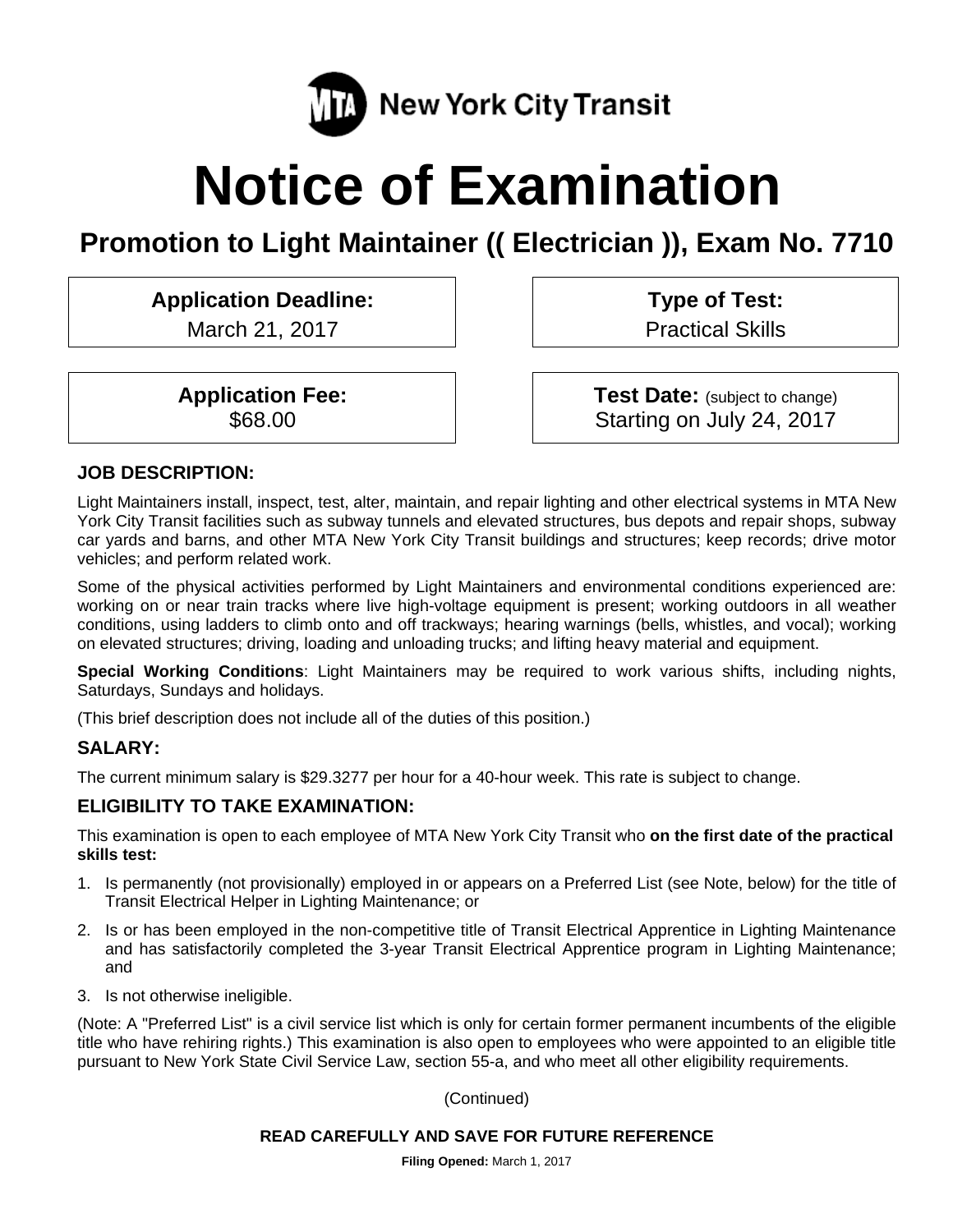# **ELIGIBILITY TO TAKE EXAMINATION** (continued)**:**

You are responsible for determining whether you meet the eligibility requirements for this examination prior to submitting the *Application*. If you do not know if you are eligible check with **your department's Human Resources representative**. You may be given the test before we verify your eligibility. If you are marked "Not Eligible," your application fee will **not** be refunded and you will **not** receive a score.

This examination is **not** open to employees of MaBSTOA or MTA Bus Company, or to employees of MTA agencies other than MTA New York City Transit.

## **REQUIREMENTS TO BE PROMOTED:**

**From the competitive title of Transit Electrical Helper:** At the time of promotion, you must have completed your probationary period and you must be permanently employed in the title of Transit Electrical Helper in Lighting Maintenance or your name must appear on a Preferred List for the title at the time of promotion.

**From the non-competitive title of Transit Electrical Apprentice:** In order to be eligible for promotion, you must be an MTA New York City Transit employee who has satisfactorily completed the 3-year Transit Electrical Apprentice program in Lighting Maintenance.

**Driver License Requirement:** At the time of promotion, you must have a motor vehicle driver license valid in the State of New York. If you have moving violations, license suspension or an accident record you may be returned to your previous title. You will be promoted subject to the receipt of a Class B Commercial Driver License (CDL), valid in the state of New York, within the probationary period. The CDL may **not** have **any** restrictions which would preclude the performance of the duties of a Light Maintainer and must be maintained for the duration of your employment in the title.

**Drug Screening Requirement:** You must pass a drug screening in order to be promoted, and if promoted, you will be subject to random drug and alcohol tests for the duration of your employment. Additionally, if you have tested positive on a drug or alcohol test or had a refusal to test during pre-employment or while employed by a Federal DOT-regulated employer during the applicable period, you must have completed the Substance Abuse Professional (SAP) process required by federal law in order to be promoted to this safety-sensitive position.

#### **HOW TO SUBMIT AN APPLICATION AND PAY THE APPLICATION FEE:**

If you believe you meet the requirements in the "Eligibility to Take Examination" section, submit an application online by the last day of the application period unless you are requesting a Fee Waiver. Applicants who wish to request a Fee Waiver should refer to the "How to Submit an Application When Requesting a Fee Waiver" section below.

**Application Fee:** This fee is generally not refundable. Under special circumstances, you may be entitled to a refund. You should refer to the Department of Citywide Administrative Services ("DCAS") Exam Regulations to determine if you are entitled to a refund prior to requesting a refund. You can refer to the bottom of the last page of the Notice of Examination for instructions on how to obtain a copy of the DCAS Exam Regulations.

#### **Online Applications:**

- 1. Apply using the "BSC" employee portal at www.mymta.info by the last day of the *Application* period.
- 2. You must pay the *Application* fee via payroll deduction. Applicants who request a fee waiver must apply by mail.
- 3. You will be given a confirmation number after you submit your *Application* and pay the application fee.

Computers with internet access are available on a limited basis at branches of the New York Public Library, the Brooklyn Public Library and the Queens Library to patrons with a valid library card.

(Continued)

**READ CAREFULLY AND SAVE FOR FUTURE REFERENCE**

**Filing Opened:** March 1, 2017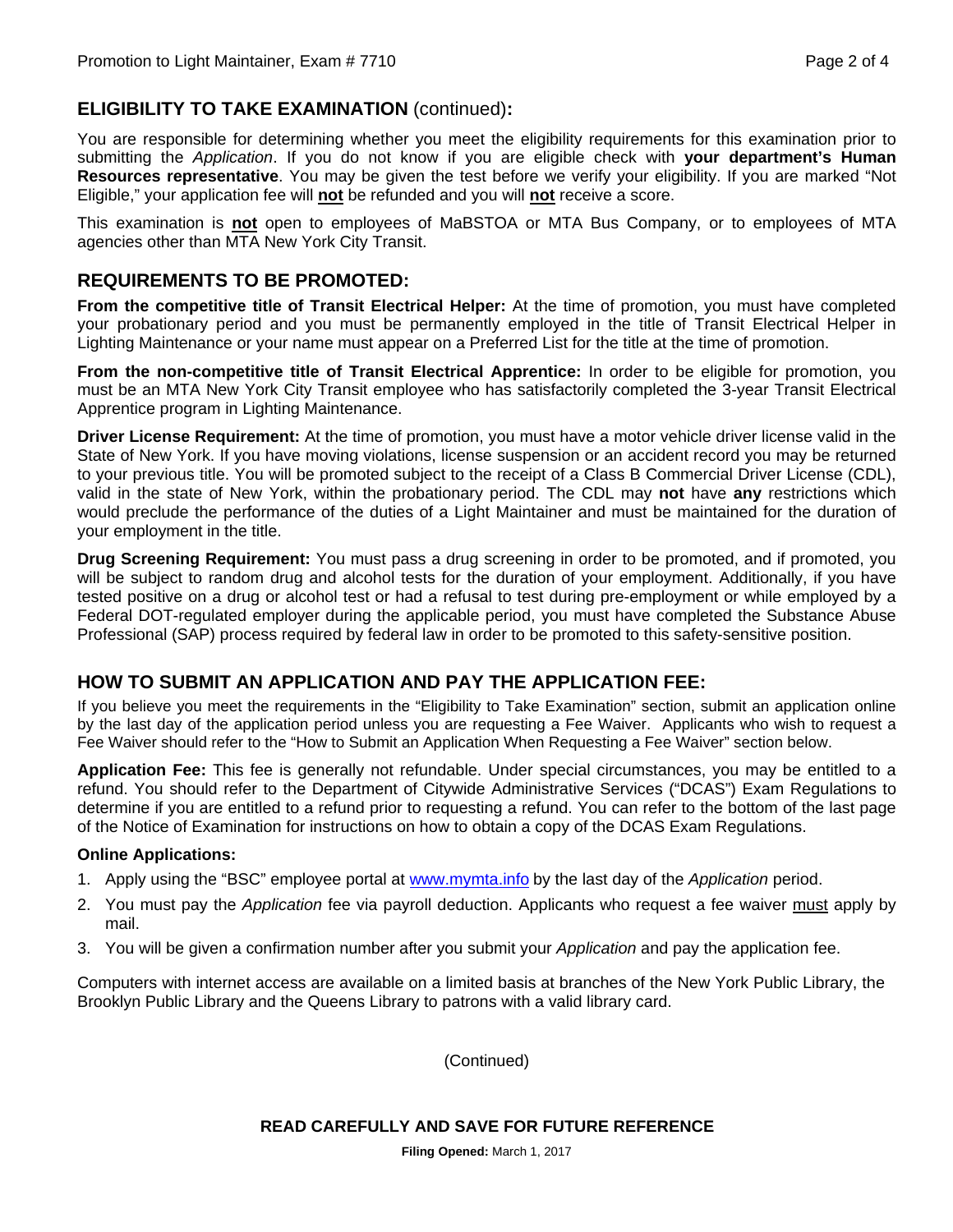#### **HOW TO SUBMIT AN APPLICATION WHEN REQUESTING A FEE WAIVER**

Applicants who wish to request a Fee Waiver must obtain an *Application* in person at the MTA New York City Transit Exam Information Center as indicated below and must submit the *Application* and required forms by mail to the address in the Correspondence section below **by the last day of the application period**.

MTA New York City Transit will not accept applications in person. Additional information on how to request an application fee waiver is available with the Application.

**MTA New York City Transit Exam Information Center**: Open Monday through Friday, from 9 AM to 3 PM, in the lobby at 180 Livingston Street, Brooklyn, New York. Directions: take the A, C, F, or R trains to the Jay Street-Metro Tech Station, or the 2, 3, or G train to the Hoyt Street Station.

#### **ADMISSION LETTER:**

An *Admission Letter* will be mailed to you about 10 days before the first date of the practical skills test. If you do not receive an *Admission Letter* at least 4 days before this date, you may obtain a duplicate letter at the MTA New York City Transit Exam Information Center (as indicated above). A paper copy of the *Admission Letter* is your ticket for admission to the test.

Employees **must** keep their official mailing address **up to date.** Only the address on file with the MTA Business Service Center will be used to mail correspondence, including the *Admission Letter.*

#### **THE TEST:**

You will be given a practical skills test. A score of at least 70% is required to pass this test. Your score on this test will determine 85% of your final score. Your seniority will determine the remaining 15%. You must pass the practical skills test to have your seniority credited. Your seniority score will be 70 plus ½ point for each three months of completed, continuous service with an agency under the jurisdiction of the Commissioner, Department of Citywide Administrative Services, in permanent competitive class titles, or in non-competitive class titles. Your service will be credited through the first date of the practical skills test, up to a maximum of 15 years. Time served prior to a break in service of more than one year will not be credited.

Veterans' or Disabled Veterans' Credit will be granted only to eligible passing candidates who request that they be applied. Veterans' or Disabled Veterans' Credit should be requested at the time of application, but **must** be requested before the date the eligible list is established. Claims for Veterans' or Disabled Veterans' Credit cannot be made once the eligible list is established.

The competitive practical skills test may require you to perform tasks relating to the installation, testing, maintenance, and repair of lighting and other electrical systems, including the selection and use of appropriate tools, materials, and measuring devices; electrical theory and principles; related mechanical work; reading and interpreting technical drawings; shop math; safe work practices and procedures; and other related areas.

#### **TEST ADMINISTRATION GUIDELINES:**

**Warning:** You are not permitted to enter the test site with cellular phones, beepers, pagers, cameras, portable media players, or other electronic devices. Calculators are **not** permitted. Electronic devices with an alphabetic keyboard or with word processing or data recording capabilities such as planners, organizers, etc. are prohibited. If you use any of these devices in the building at any time before, during or after the test, you may **not** receive your test results, your test score may be nullified, and your application fee will **not** be refunded.

You may not have any other person, including children, present with you while you are being processed for or taking the test and no one may wait for you inside of the test site while you are taking the test.

**Proof of Identity:** You must present your MTA New York City Transit employee ID when you arrive to take the test.

**Leaving:** You must leave the test site once you finish the test. If you leave the test site after being fingerprinted but before finishing the test, you will not be permitted to re-enter. If you disregard this instruction and re-enter the test site, you may not receive your test results, your test score may be nullified, and your application fee will not be refunded.

(Continued)